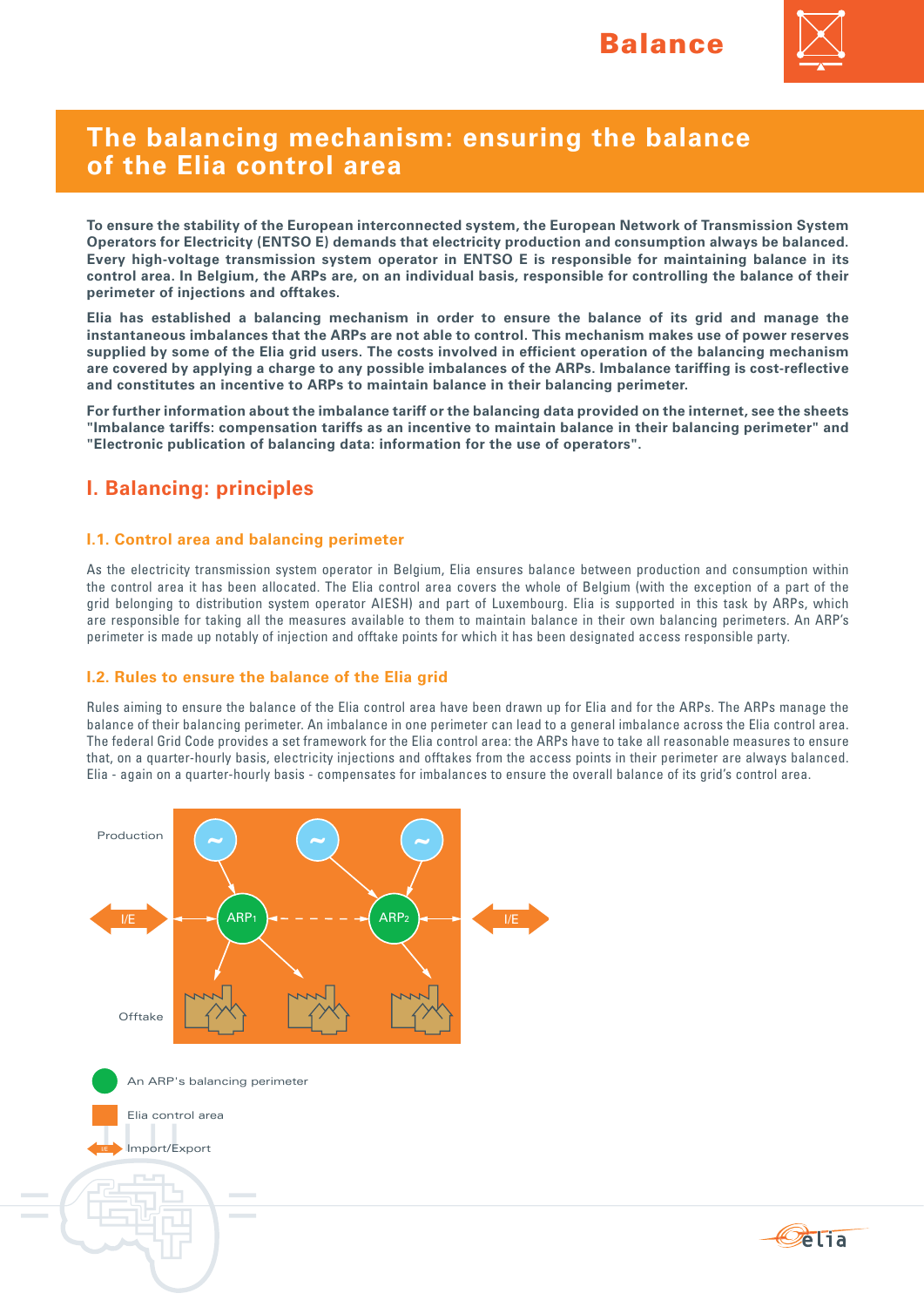### **I.3. One balancing perimeter – various types of injections and offtakes**

The injections in an ARP's perimeter may be of a number of types:

- injections by production units measured at the access points that are part of the ARP's perimeter;
- injections by production units in the Elia grid, followed by distribution system operators (Elia receives these data from DSOs during an allocation process);
- international imports based on nominations;
- energy exchanges with other ARPs via a Hub nomination (purchases).

There are also various types of offtakes in the ARP's perimeter:

- offtakes measured at the access points that are part of the ARP's perimeter;
- • offtakes resulting from Elia control area allocations that have been acquired from other system operators (distribution level);
- international exports based on nominations:
- energy exchanges with other ARPs via a Hub nomination (sales);
- • offtake-related losses (for connections at the voltage levels 150 380 kV).

#### **I.4. Checking individual balances: a two-phase operation**

As the power transmission system operator in Belgium, Elia checks that the perimeters of the ARPs operating in its control area are actually balanced. This operation is made up of two phases:

- an initial check on day D-1 based on the nominations submitted by the ARPs;
- a post-hoc check based on measurement of actual injections and offtakes.

The sum of injections and offtakes nominated by the ARP on day D-1 must be balanced so that Elia can most effectively plan electrical flows on the grid in real time. If they are not balanced, some nominations might be refused by Elia.

The measurements of actual injections and offtakes are used to calculate the value of any imbalance between injections and offtakes. This imbalance is monitored on a quarter-hourly basis. The ARP with an imbalance will be billed only for the imbalance observed on day D.

### **II. The balancing mechanism: a means for maintaining balance**

Elia compensates for imbalances in its control area on a quarter-hourly basis. The balancing mechanism - also known as the "quarter-hourly imbalance compensation mechanism" or "adjustment mechanism" - was set up for this purpose.

### **II.1. Elia's means of maintaining overall balance**

The balancing mechanism enables Elia to maintain balance in its control area and, consequently, meet its duty of solidarity towards the other control areas making up the European interconnected system. Specifically, Elia makes sure that it can call upon power reserves for incremental or decremental activation, allowing it to compensate for any imbalance:

- the secondary reserve: a power reserve that can be activated upwards and downwards quickly and automatically (see the product sheet on the secondary reserve);
- • the tertiary contracted production reserve: a power reserve that can only be activated upwards it is used if there is a major negative imbalance (see the product sheet on the tertiary production reserve);
- • the tertiary contracted offtake reserve: a power reserve that can only be activated downwards it is used if there is a major negative imbalance (see the product sheet on the remuneration for load shedding);
- • power that can be activated upwards and downwards, depending on the margin available in the production units and at Elia's request (see the sheet on the CIPU contract);
- inter-TSO assistance, i.e. agreements made with the neighbouring system operators about electricity imports or exports.

#### **II.2. Activation of reserves**

If Elia wants to compensate for an imbalance in its control area, it activates the regulation means with which it has been provided. How they are used varies depending on the control area's imbalance status:

• if there is a surplus in the control area, i.e. if the imbalance is the result of excess injected power (a situation known as "positive imbalance"), Elia will activate downward regulation;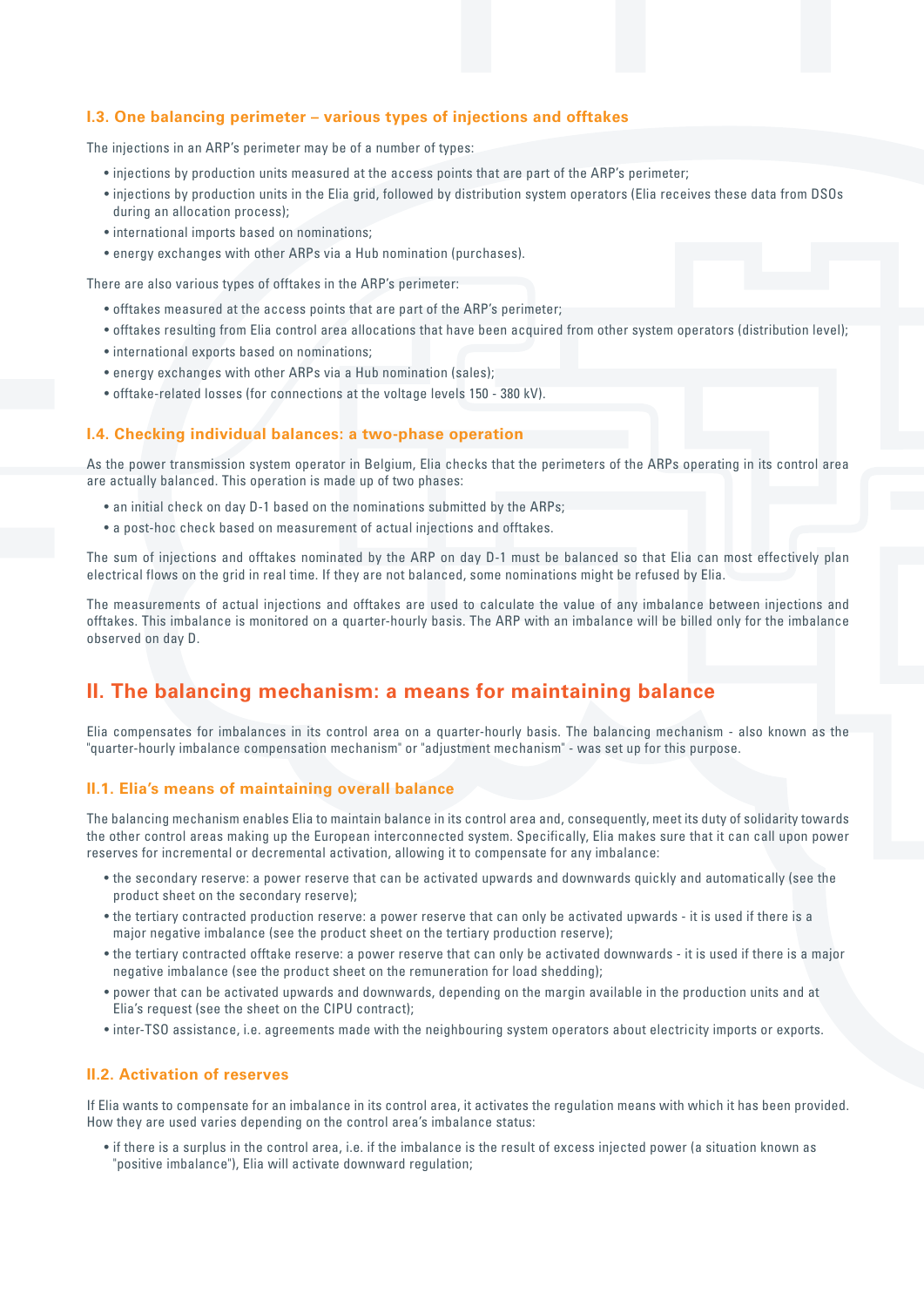• if there is a deficit in the control area, i.e. if the imbalance is the result of insufficient injected power (a situation known as "negative imbalance"), Elia will activate upward regulation.

In accordance with the Grid Code, Elia will activate the regulation means with which it has been provided in the following order:

- first, activation of the automatic secondary regulation;
- • second, activation of the uncontracted tertiary regulation (CIPU reserves) on the basis of a technical/economic order of merit;
- • third, activation of the contracted tertiary regulation (R3) on the basis of a technical/economic order of merit.

A number of factors will have an impact on the purely economic ranking, e.g.:

- • the risk of congestion in the grid, meaning that some offers cannot be activated due to grid safety considerations;
- • the limited number of permitted activations of the contracted reserve by interruptible customers;
- the conditional nature of the solidarity between TSOs.

## **III. Tariffs for maintaining and restoring balance**

The mechanism used by Elia to restore balance in its control area entails various costs, for example payments for the suppliers of reserves. These costs are passed on to the ARPs in the form of the imbalance tariff that is applied to imbalances that are found.

#### **III.1. Cost-reflective pricing**

The "tariff for balance energy" or "imbalance tariff" is based on the principle of cost-reflective pricing. A set of parameters associated with the volumes and prices of the power activated to restore the balance of Elia's control area means that this charge mirrors the costs actually borne by Elia in compensating for individual imbalances.

#### **III.2. An essential incentive**

The imbalance tariffs must act as an incentive for the ARPs to do all they can to maintain balance in their perimeter, for obvious reasons of efficiency: the reserves contracted by Elia are not so large that the ARPs can allow themselves imbalances for economic or operational reasons.

The sheet on the compensation tariff charges describes in detail how these tariffs are calculated. To ensure maximum transparency, Elia has published on its website all the parameters used to calculate these tariffs (see the sheet "Electronic publication of balancing data").

# **IV. Benefits of balancing**

The balancing mechanism is (directly or indirectly) of capital importance to all the players on the Belgian energy market:

- • the balance of the Elia high-voltage grid is a key aspect in its stability this makes the balancing mechanism beneficial to all grid users, as it means that they have a secure and efficient grid in which they can perform their activities in complete security;
- • Elia's decision to set up a system of compensation payments for any imbalances and its desire to encourage ARPs to maintain the balance of their perimeter significantly reduces the risks of grid disturbance or even collapse;
- • the system of imbalance charges set up by Elia acts as a benchmark for market players that want to conclude similar contracts with other market players.

Elia helps the ARPs to limit the financial risks involved in balance management by offering them the possibility of a pooling agreement signed by two or more ARPs. In other words, those ARPs that so wish come to an arrangement amongst themselves and Elia draws up a bill giving the total of their imbalances. In general, such pooling reduces the amount due in the imbalance bill.

In this connection see the product sheet "The pooling agreement: combining the imbalances of two or more ARPs to reduce their bill".

# **V. Legal and contractual basis**

The balancing mechanism established by Elia is based on multiple provisions in the federal Grid Code.